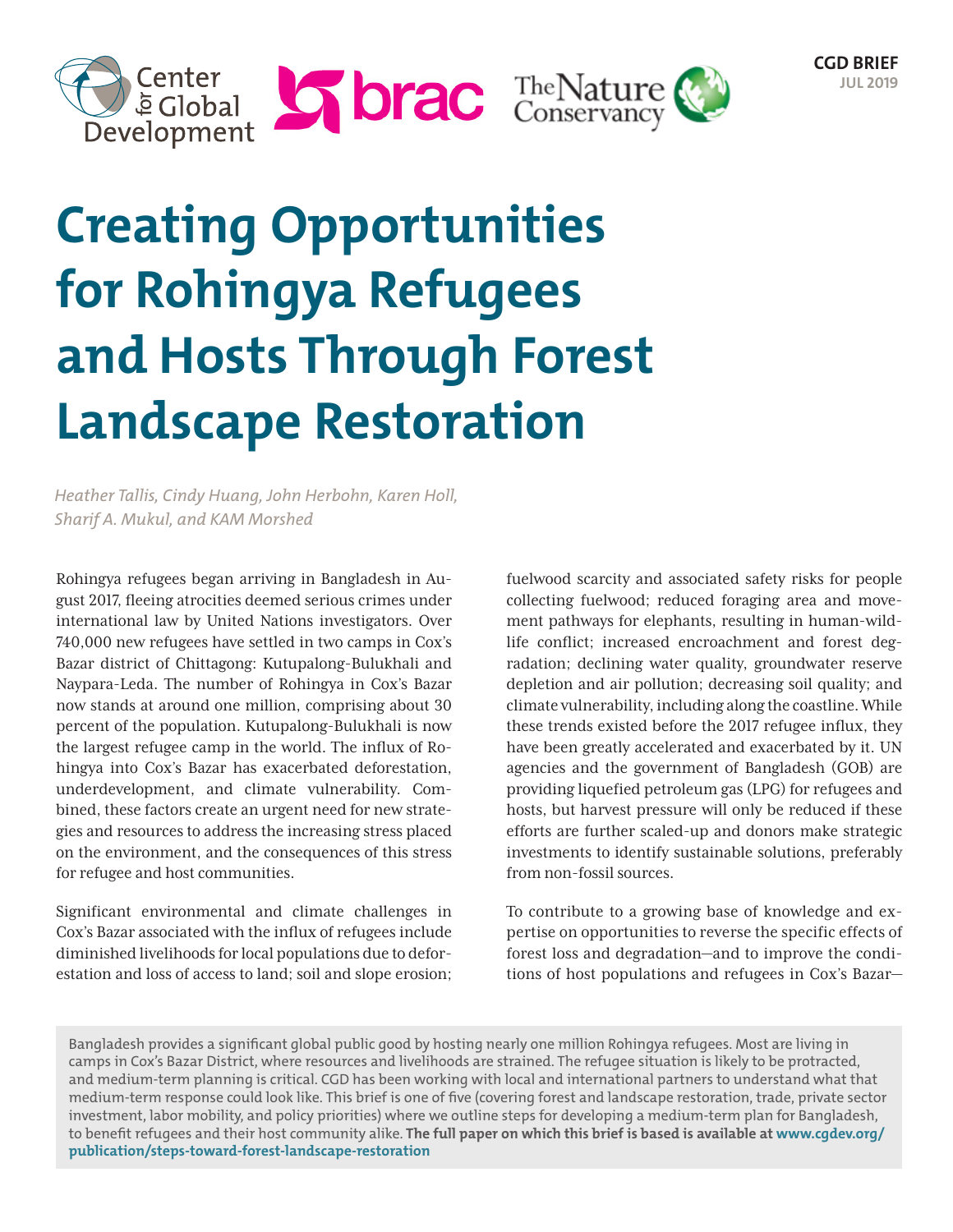BRAC, the Center for Global Development, and The Nature Conservancy convened workshops with global and national experts and stakeholders in September 2018 in Cox's Bazar. The research also included field visits to Kutupalong-Bulukhali camp. Based on desk research, consultations, and these workshops, we developed recommendations to help drive progress for the Rohingya and host communities, and align environmental, humanitarian, and development objectives.

We present **10 core recommendations for forest and landscape restoration (FLR)** in Cox's Bazar to help restore cleared forest areas and improve human and environmental well-being:

## TO IMPROVE EFFICIENCY AND SCALE IMPACT OF REFORESTATION INVESTMENTS:

- **1. Strengthen consultation and coordination among groups involved in FLR through the Energy and Environment Technical Working Group (EETWG) and consider creating a standing alliance for FLR as efforts scale.** All groups conducting, or planning to conduct, FLR and related activities should be engaged through existing coordination mechanisms, ensuring that Rohingya refugee and host communities are represented in a meaningful and gender-balanced way. In the future, it may be useful to create a standing alliance focused on FLR.
- **2. Complete and regularly update a 10-year landscape-scale plan for FLR that aligns efforts across sectors.** Measurable and sustainable restoration progress will require the creation of a multiyear FLR plan, building on the Joint Response Plan, that aligns efforts on fuel and energy, nutrition, security (e.g., elephant-human conflict and safety during informal timber and firewood collection), water management, shelter construction and maintenance, and infrastructure development. It should also include an integrated spatial plan for FLR in and outside camps across Cox's Bazar. FLR plans should be adapted based on the timing and scale of refugee repatriation; however, under all scenarios, FLR planning must be longer-term to yield sustainable results.

### TO IMPROVE SEEDLING SURVIVAL AND BENEFITS INSIDE AND OUTSIDE CAMPS:

- **3. Set clear goals and objectives, and replace activity metrics (such as area planted, number of seedlings planted or distributed, number of projects) with "leading indicators" of success (such as percent or number of seedlings surviving, seedling growth, soil erosion, or percent of population engaged in**  maintenance activities).<sup>1</sup> Goals will differ inside and outside camps and should be specified. The goals selected should be paired with measurable, timebound performance criteria that can guide the level and nature of investment needed and improve program design. Programs focused on activities (plantings, seedling distribution) alone will fail, and use of leading indicators can significantly improve program success. Indicators should be mirrored in the Joint Response Plan and across all implementors.
- **4. Build capacity of local communities and ensure seedling survival by prioritizing programs that combine plantings, maintenance, capacity building, and good governance arrangements.** Program adjustments should include a co-development process with individuals or groups who will conduct maintenance and build relevant capacities. Co-development processes should consider agreements on who manages trees; what incentives are received (e.g., vegetable plots, cash payments); who receives which benefits (e.g., vegetable or fruit harvest, fuel wood, shade); and how the program is managed (e.g., who keeps records, monitors activities, measures success). This recommendation is especially important for actors focused on social cohesion efforts, including the World Bank.

## TO IMPROVE DISASTER RESILIENCE AND NUTRITION INSIDE CAMPS:

**5. Diversify species mix to emphasize fast-growing native species well adapted to local conditions.** We recommend drawing from EETWG technical guidelines and consulting further with local forestry and wildlife life experts to select a diversity of native species that are adapted to different soil and microclimatic condi-

<sup>1</sup> We understand that these indicators are included in the EETWG's 2019 plans. The next step should be full adoption of these indicators by all groups involved in plantings, and transparency of any indicators and plans to ensure accountability.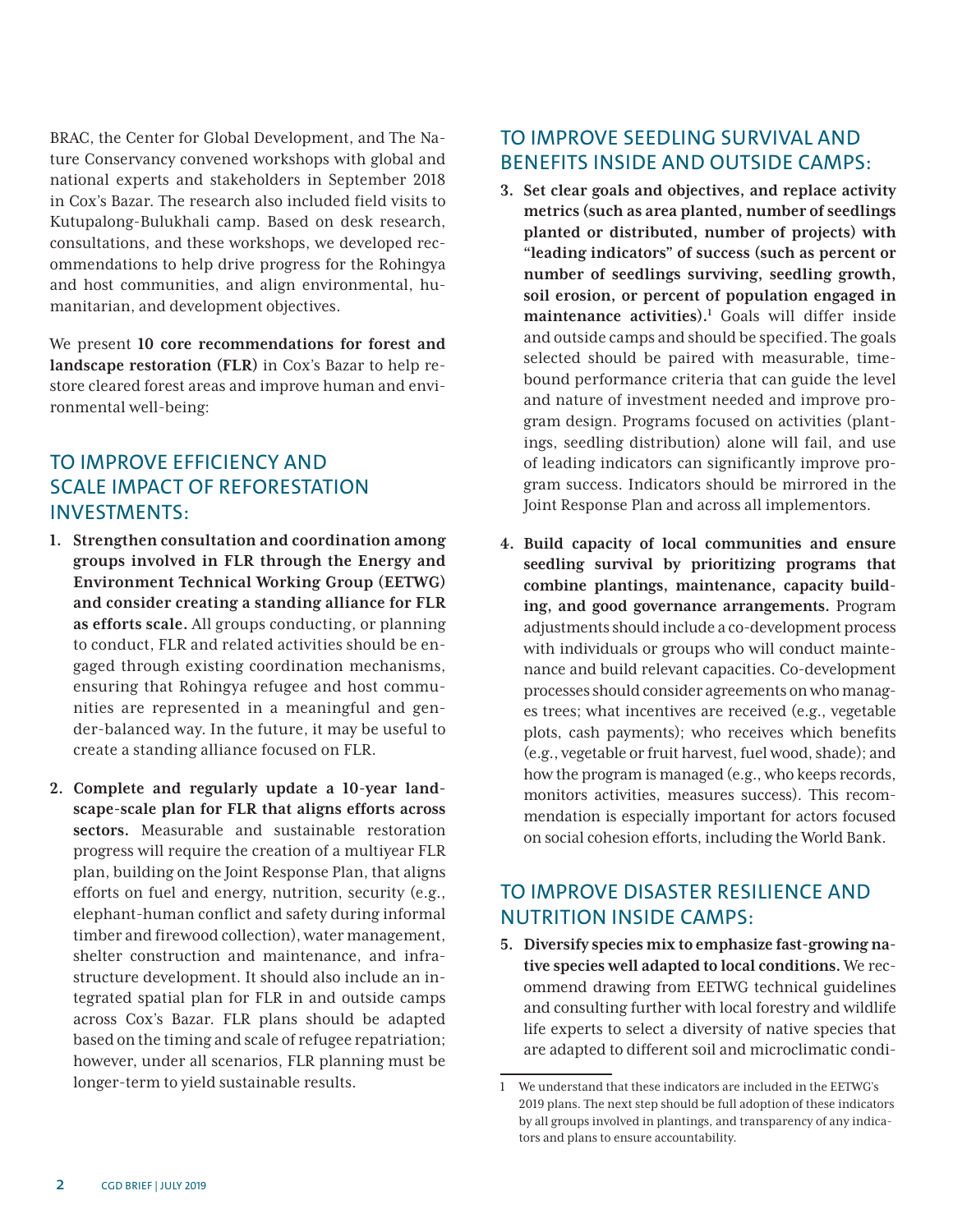tions.2 Planting a diversity of species will help to meet multiple objectives and provide greater resilience, since monocultures of trees are more susceptible to pest outbreaks. We strongly encourage the use of native species for plantings in and around camps when they are compatible with project objectives, since native species are generally better adapted to local conditions and may have a higher rate of establishment success, especially through cyclone conditions.

**6. Explore a pilot project to plant native fruit trees that provide nutrition.** Planting fruit trees in the camp may be an effective way to meet multiple objectives, including improved nutrition for Rohingya and bank stabilization. Some promising species to test include jackfruit (Artocarpus heterophyllus), Dhaki jam (Syzygium sp.), Amloki (Phyllanthis emblica), Guajava (Psidium guajava), mango (Mangifera indica), Dewa (Artocarpus lacucha), and coconut (Cocos nucifera). Local authorities could explore options that allow flexibility in the current policy prohibiting homestead fruit species inside the camps in order to support nutrition requirements for refugees without enabling encroachment. If a policy shift does not occur, planting more currently permitted fruit trees should be prioritized. This recommendation should be implemented in close consultation with the nutrition cluster.

### TO INCREASE ECOLOGICAL AND SOCIAL BENEFITS OUTSIDE OF CAMPS:

- **7. Adapt and apply the widely used social forestry model to generate greater livelihoods and environmental benefits.** Valuable lessons can be learned from the various social forestry programs implemented to date in Bangladesh and elsewhere that can be applied and tailored to local conditions to provide livelihoods and incentives for sustained, improved FLR, and forest management.
- **8. Diversify species mix and improve local nurseries to emphasize native species (such as native Dipterocarp species) that support forest habitat and local livelihoods.** Consult with local restoration and wildlife experts to develop reforestation systems that in-

corporate a mix of fast-growing species ideal for site capture and stabilization, $3$  along with slower-growing native canopy species that can set the trajectory for future forest recovery. Supporting the implementation of basic guidelines, such as seedling quality evaluations, and improving the quality of set-up for the nursery can quickly yield improvements that will support near- and longer-term FLR objectives.

- **9. Develop short-term livelihoods activities that can improve environmental outcomes.** Near-term needs for fuelwood and native seedling supplies could be addressed through new livelihood programs with host communities (and Rohingya, if cash-for-work policies shift). Under close supervision of the Bangladesh Forest Department, this two-part program would (1) support nursery business development, and (2) provide incentives to selectively remove woody invasive species and replant native seedlings in buffer areas around the Teknaf Wildlife Sanctuary, Himchari National Park, and Inani National Park. Harvested invasive woody weeds could be used for fuelwood, and replanted native species would contribute to reforestation and possible social forestry initiatives. The proposal would be designed so it is consistent with the current Bangladesh Forest Department policies. This recommendation is especially important for agencies and NGOs that are prioritizing livelihood efforts and women's empowerment.
- **10. Substantially increase the scale of FLR investments to realize potential benefits for carbon and economic development in Cox's Bazar, including by exploring payment for ecosystem services.** Bangladesh's REDD+ readiness and the current plans for FLR need to improve and expand to realize potential carbon benefits and livelihood contributions for Cox's Bazar. Multiple financing mechanisms beyond humanitarian aid could catalyze the necessary scale of effort.

For an infographic illustrating these recommendations, please see the online version of this brief at **www.cgdev.org/forest-landscape-restoration**.

<sup>2</sup> Three species lists were approved by the Bangladesh Forest Department for 2019 planting. The lists follow this recommendation and include only native species. Use of lists now needs to be enforced.

<sup>3</sup> The EETWG has made efforts to incorporate a mix of fast-growing species for site capture and stabilization. 2019 plans include a more sophisticated system for promoting collaborative efforts of mixed vegetation and local species strategies.